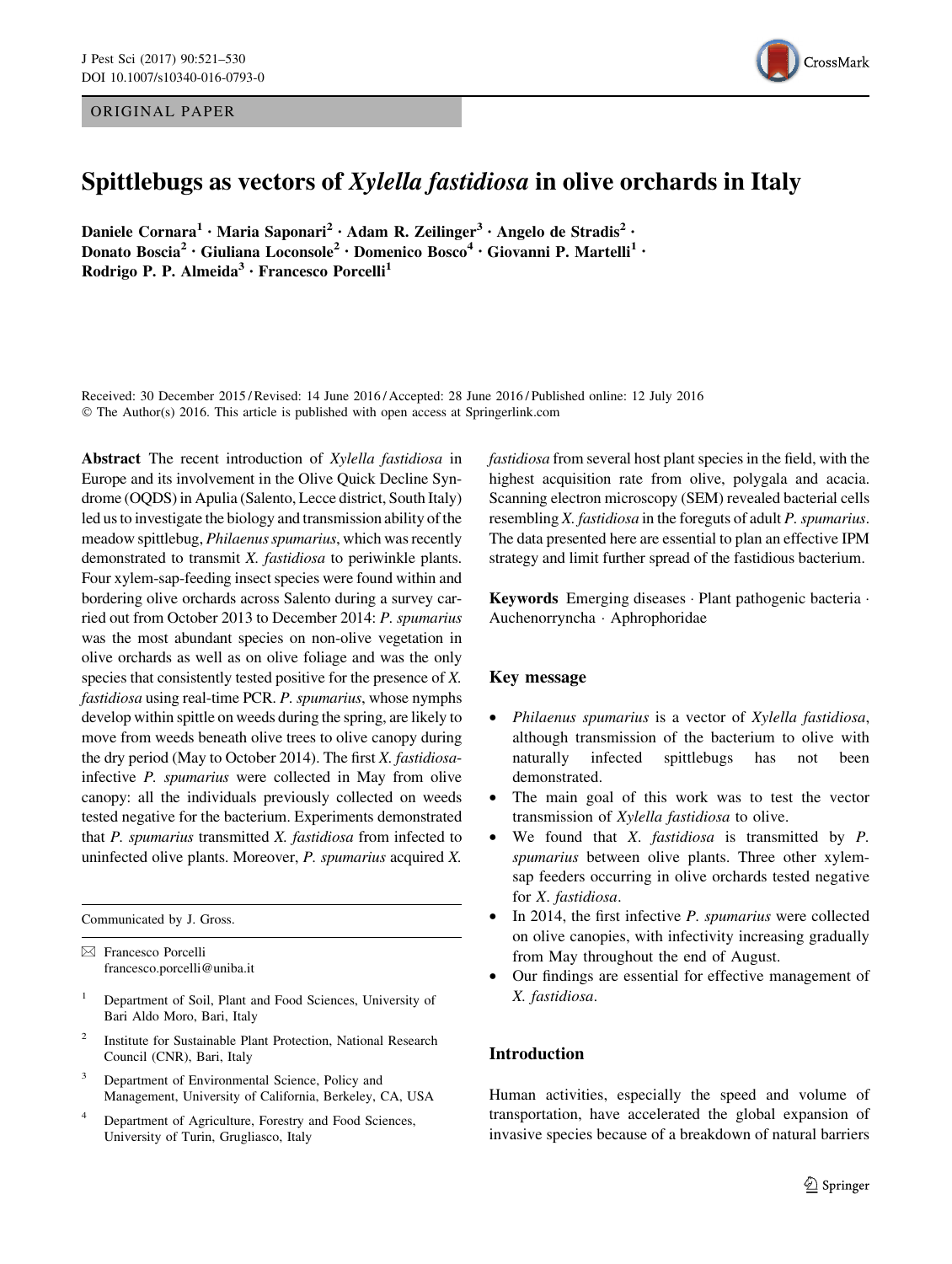to dispersal, so much so that the distribution of invasive species appears to be restricted primarily by climatic factors (Capinha et al. [2013\)](#page-8-0). One activity highly impacted by invasive species is agriculture, where crop diversity has become gradually more homogeneous at the global scale (Khoury et al. [2014\)](#page-9-0), leading to a suite of shared pests and diseases. Therefore, it is not surprising that some of the major current and future challenges to agriculture gravitate around the potential risks associated with the introduction of invasive species into new regions where they are absent.

The recent establishment of the vector-borne bacterium Xylella fastidiosa in the Salento peninsula (southern Italy) (Saponari et al. [2013\)](#page-9-0) highlights the risks associated with the unintended introduction of organisms into new regions. The currently available phylogenetic data indicate that the invasive strain (named CoDiRO) belongs to the X. fastidiosa subspecies pauca and was possibly introduced from Costa Rica (Giampetruzzi et al. [2015\)](#page-9-0) via infected ornamental plant material, which has recently been shown to be an important pathway for the long-distance dispersal of X. fastidiosa (EFSA [2015](#page-8-0)). Because X. fastidiosa vectors are present throughout the Mediterranean basin (EFSA [2015](#page-8-0)), and this bacterium colonizes several crop species of economic and cultural importance (e.g., grapevine, citrus, almond) (Hill and Purcell [1997\)](#page-9-0), the threat due to its introduction to Europe is significant.

Despite the risks represented by the introduction of X. fastidiosa into Italy, it is difficult to infer how fast or widely the bacterium will spread in the region or how to best manage infected areas and limit bacterial dispersal. For the best-studied disease systems caused by X. fastidiosa, Pierce's disease of grapevines in the USA and citrus variegated chlorosis in Brazil, nearctic and neotropic sharpshooter leafhoppers (Hemiptera, Cicadellidae) are the epidemiologically relevant vectors (Redak et al. [2004](#page-9-0)). However, in Europe this group is poorly represented, whereas spittlebugs (Hemiptera, Cercopoidea) are the dominant group of potential X. fastidiosa vectors (EFSA [2015\)](#page-8-0). Spittlebugs have been known to transmit X. fastidiosa since the 1940s (Severin [1950](#page-9-0)), but only a limited number of studies have addressed the role of these insects on pathogen spread (Severin [1950;](#page-9-0) Purcell [1980](#page-9-0); Sanderlin and Melanson [2010\)](#page-9-0). Although there is no documented vector species-X. fastidiosa specificity for transmission, and all spittlebugs should be considered potential vectors until proven otherwise (Frazier [1965](#page-9-0); Almeida et al. [2005](#page-8-0)), there are significant knowledge gaps on the biology of X. fastidiosa transmission by this group of insects.

Xylella fastidiosa is associated with disease symptoms in olive elsewhere. Krugner et al. ([2014](#page-9-0)) reported that X. fastidiosa isolates belonging to the subspecies multiplex were inconsistently associated with olive leaf scorch symptoms in California, but failed to fulfill Koch's postulates under greenhouse conditions with isolates from either ssp. multiplex or ssp. fastidiosa. An association of X. fastidiosa ssp. pauca with olive scorch in Argentina and Brazil has also been reported (Haelterman et al. [2015](#page-9-0); Della Coletta-Filho et al. [2016\)](#page-8-0). In addition, Krugner et al. [\(2014](#page-9-0)) demonstrated that a sharpshooter vector species could transmit isolates of the ssp. multiplex and fastidiosa from almond to olive trees. Saponari et al. ([2014a](#page-9-0)) reported the first finding of field-collected Philaenus spumarius L. (Hemiptera: Aphrophoridae) positive by PCR for X. fastidiosa; the authors carried out a first transmission experiment with field-collected meadow spittlebugs from Gallipoli (Salento region, Apulia) caged in groups of 8–10 per plant on five periwinkle (Catharanthus roseus) plants and seven olive (Olea europea) plants for an Inoculation Access Period (IAP) of 96 h. Eventually, two out of five periwinkles tested positive for X. fastidiosa, whereas transmission to olive was not achieved. Moreover, the authors tested two Auchenorryncha species collected from November 2013 to January 2014, Euscelis lineolatus Brulle` (Hemiptera: Cicadellidae) and P.spumarius, for X. fastidiosa by real-time PCR; only the latter tested positive for the bacterium. Although these preliminary data should be considered very important, the authors themselves suggested that further investigation is required, especially given i) the lack of  $P$ . spumarius transmission of  $X$ . fastidiosa to olive and (ii) that a survey of the candidate vector was limited to 3 cold months when most of the biological cycle of the species has to be considered concluded. Therefore, we performed a series of experiments and field sampling to gain insights into the candidate vectors' possible role in the X. fastidiosa epidemiology in the region. The overall goal of this work was to generate initial information on the role of candidate vectors, especially P. spumarius, in X. fastidiosa spread in the Apulia epidemic.

## Materials and methods

## Survey of xylem-sap feeding species in and adjacent to olive orchards

A survey of xylem-sap feeders in olive orchards was carried out from October 2013 to December 2014 on 48 sites in Lecce district, mainly around the X. fastidiosa hotspot in Gallipoli (Fig. [1\)](#page-2-0). While the six sites used in the study of Saponari et al. ([2014a](#page-9-0)) were also included in our study, no data from the cited paper are included in our analysis. We visited every site at least twice, once in spring-summer and once in the fall. Four sites in the municipalities of Gallipoli and Alezio (Fig. [1](#page-2-0)) were visited every other week. In order to protect the anonymity of participating farmers, a detailed geographic location of each site cannot be made publically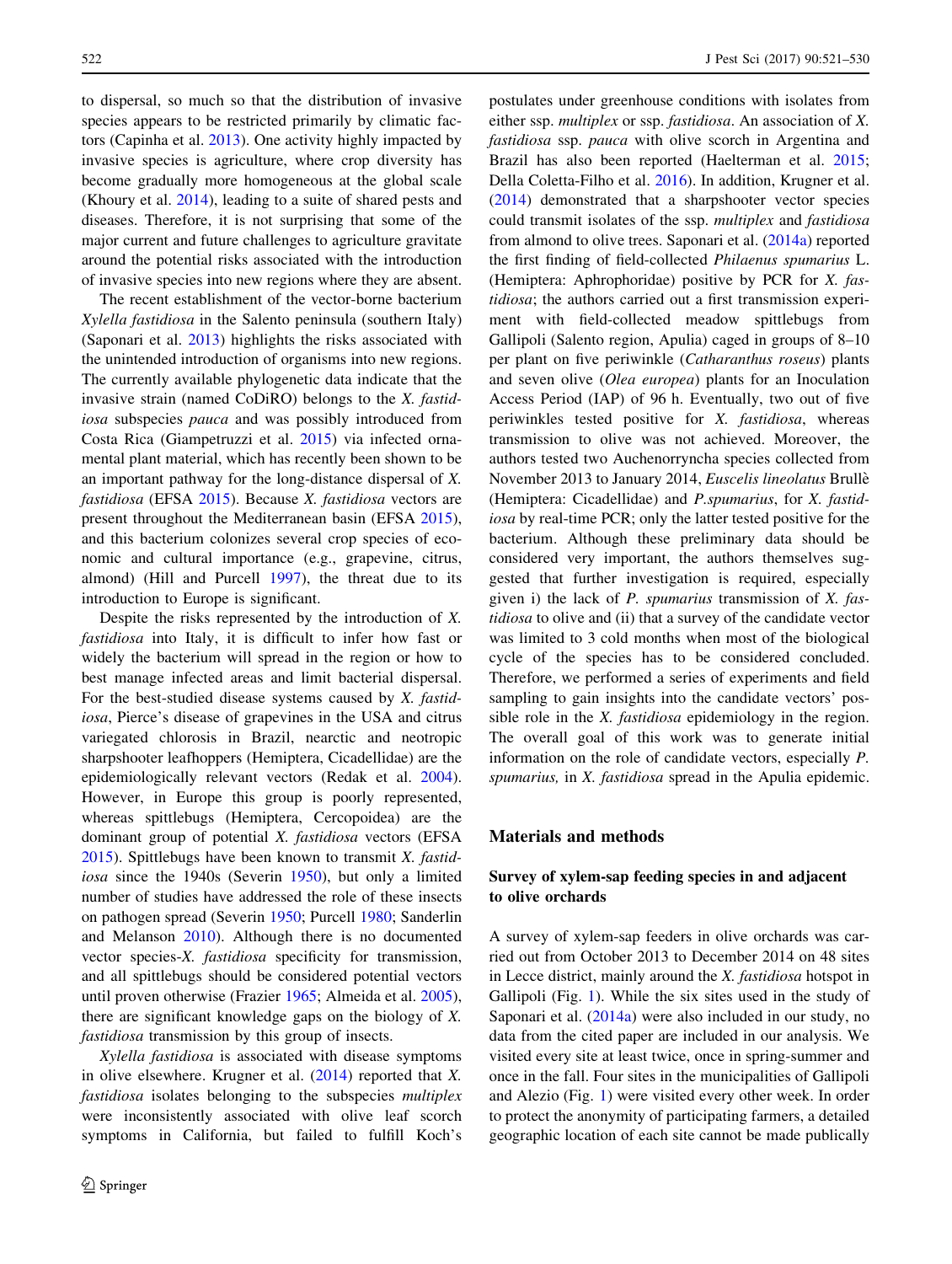<span id="page-2-0"></span>

Fig. 1 Field sites surveyed to determine the composition of a potential Xylella fastidiosa vector community. Site with square indicates the location where vector abundance and infectivity were determined. Inset: map of Italy, with the studied region circled. The maps were generated by authors using R version 3.2.0

available. The study was carried out on private land with owner permission (no specific permits were required); the field survey did not involve endangered or protected species. The insects were collected with a sweep net continuously for 1 h per field per each collection date on olive trees, weeds and plants other than olive within and surrounding the orchards. Samples were stored in 75 % ethanol and brought to the laboratory for identification following Ossiannilsson [\(1981](#page-9-0)), Holzinger ([2003\)](#page-9-0), Ribaut [\(1952](#page-9-0)) and Della Giustina [\(1989\)](#page-8-0). Furthermore, a collection of Auchenorryncha (insects and slide-mounted genitalia) used for this research has been taxonomically identified according to the reported references and is available at the University of Bari (DiSSPA, sezione Entomologia e Zoologia, via Amendola 165/A, 70125 Bari, Italy).

We used real-time PCR to detect the presence of X. fastidiosa in all the xylem sap feeders collected during each visit. At least 50 % of the insects were tested individually; the remaining ones were pooled in groups of four to five individuals of the same species. Moreover, at least 50 % of the Auchenorryncha other than xylem-sap feeders (mainly Cicadellidae as well as Fulgoromorpha Issidae and Cixiidae) collected in each site was screened by real-time PCR using individual specimens. DNA was recovered following Marzachi et al.  $(1998)$  $(1998)$  and amplification of X. fastidiosa carried out using the primer set described by Harper et al. ([2010\)](#page-9-0). Samples yielding positive reactions were randomly selected and the purified PCR amplicons subjected to sequence analysis. All the samples confirmed the identity of the amplified DNA as X. fastidiosa (data not shown).

# Assessment of Philaenus spumarius abundance, host plant shifting and infectivity

From October 2013 to December 2014, we surveyed populations of P. spumarius (Hemiptera, Aphrophoridae) in a 1 ha. X. fastidiosa-infected olive orchard in the Gallipoli area (N 40 012704; E 018 05341). From October 2013 to May 2014, once every 15 days, weeds were swept continuously for 1 h during each visit. From May to the end of October 2014, weekly, we began to sweep olive canopies and suckers directly, in addition to weeds and plants other than olives present in the field: the main goal was to monitor changes in the relative abundance of adult P. spumarius on weeds and olive trees. Each sample consisted of ten sweeps performed on single olive plants or on wild plants, including weeds, within and at the boundaries of the orchard. The overall content of the sweeping net after the ten sweeps was emptied in a plastic bag properly labeled with the sweeping date and the swept plant, sealed, stored in a cool-box and brought to the laboratory (located into the infected area). Once in the laboratory, the P. spumarius were identified and counted, and the relative abundance on olive trees and hosts other than olive was calculated by dividing the number of spittlebugs collected from the total number of samples swept on the host during the 1 h sampling for the total number of samples (bags) collected on that host. P. spumarius collected in the middle of each month were tested individually by real-time PCR as reported above in order to assess infection prevalence in individuals collected from olive plants and weeds, i.e., the percentage of insects harboring the bacterium versus the total number of collected insects on different hosts during the season. During the November–December 2014 period, monitoring was performed once every 2 weeks.

#### Olive-to-olive vector transmission of X. fastidiosa

We sought to test whether the two dominant xylem sapfeeding species, P. spumarius and Neophilaenus campestris, could successfully transmit X. fastidiosa between olive trees. From May to July 2014, we collected 20 Neophilaenus campestris and 20 P. spumarius individuals weekly by sweeping olive orchards in an *X. fastidiosa*-free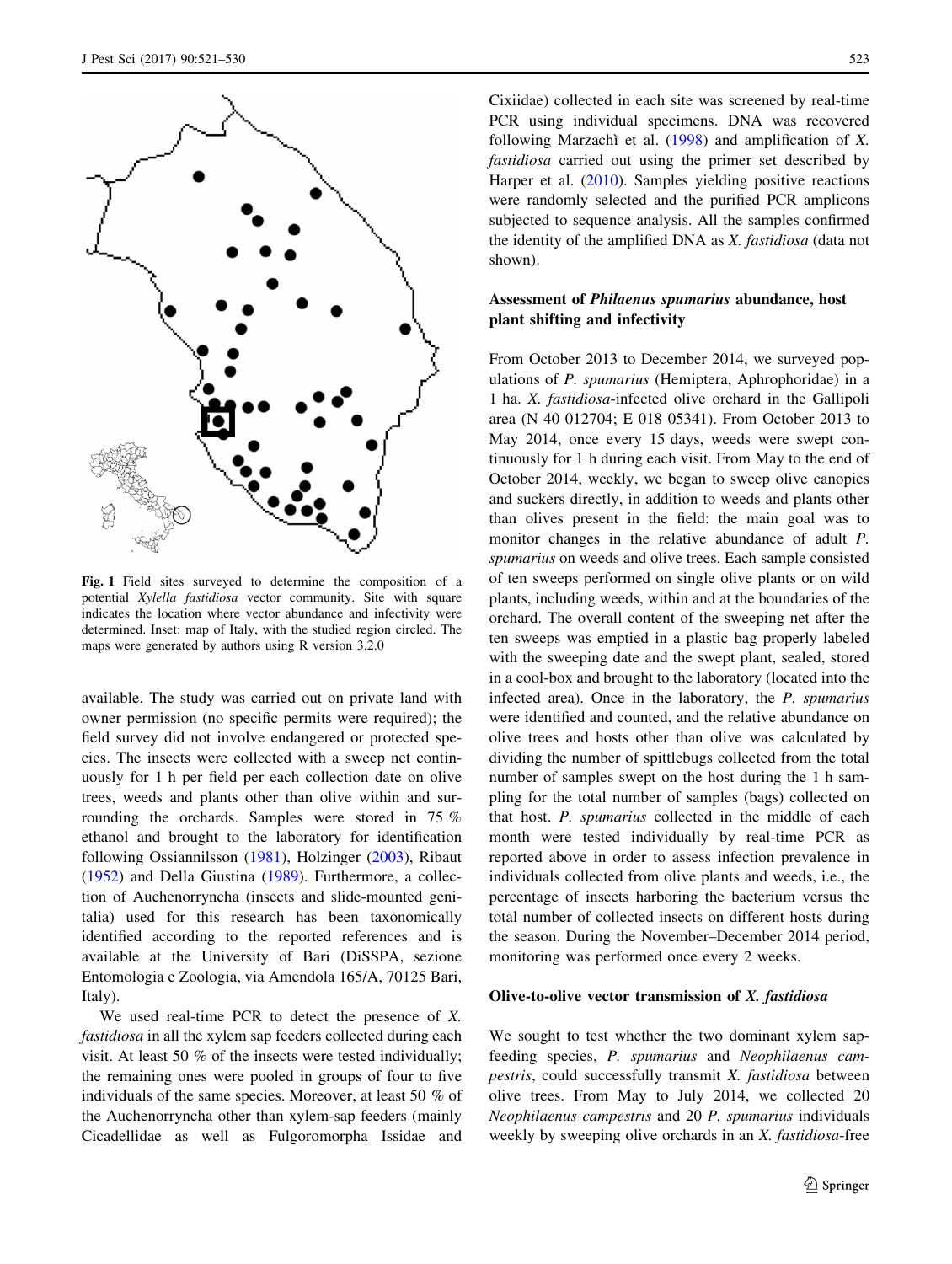area in Brindisi district for a total of about 400 insects; all these insects tested negative for X. fastidiosa by real-time PCR. This assessment verified that our subsequent collections from these sites would likely be free of X. fastidiosa. In July 2014, N. campestris and P. spumarius adults were collected from the same fields and brought to an infected olive orchard in the Gallipoli area to be caged on OQDSsymptomatic olive branches (testing positive for X. fastidiosa) for a 4-day acquisition access period (AAP). All N. campestris were caged together on one symptomatic branch, while P. spumarius individuals were divided into three groups, each group caged on a different plant previously testing positive for X. fastidiosa by real-time PCR. After the AAP, insects were taken back to the laboratory, separated in groups of individuals and allowed a 4-day IAP on self-rooted olive plants (Olea europaea), cultivar Coratina or periwinkle plants (Catharanthus roseus), which were maintained in an insect-proof greenhouse (Table [3](#page-7-0)). One olive plant and one periwinkle caged devoid of insects served as control. Insects that died during the AAP or IAP were stored in 75 % EtOH and PCR-tested for the presence of X. fastidiosa as described above. Three months after insect inoculation, inoculated and uninfected control test plants were tested for the presence of X. fastidiosa according to Loconsole et al. [\(2014\)](#page-9-0).

## Role of host plant species on X. fastidiosa vector transmission

To better understand the role of the host plant on the ecology of the infections, X. fastidiosa-positive plant species from the Gallipoli and Alezio municipalities were used as pathogen sources for vector acquisition. In addition to olive, numerous plant species have been shown to be colonized by X. fastidiosa in southern Apulia, including almond (Amygdalus communis), oleander (Nerium oleander), cherry (Prunus avium), myrtle-leaf milkwort (Polygala myrtifolia), coastal rosemary (Westringia fruticosa), acacia (Acacia saligna) and broom (Spartium junceum) (Saponari et al. [2013,](#page-9-0) [2014b](#page-9-0)). We investigated acquisition from acacia, broom, olive, almond, cherry, oleander, periwinkle and polygala. We identified suitable plants of each species that were confirmed by real-time PCR to be infected with X. fastidiosa for these experiments. No Westringia spp. plants were available for the experiment. One periwinkle infected by P. spumarius collected in Gallipoli at the beginning of June and maintained in a growth chamber was used as a positive control. In September 2014, P. spumarius presumably free from the bacterium were collected from the same X. fastidiosa-free area in Brindisi as described above. Twenty P. spumarius adults were caged as one group for a 96-h AAP on each infected host plant species under field conditions. In addition, five P. spumarius were caged on an uninfected acacia plant used as a negative control. At the end of the AAP, five or six P. spumarius were randomly selected from each host and transferred singly to periwinkle plants for a 96-h IAP in a greenhouse. Then, the IAP spittlebugs were stored in 75 % EtOH for real-time PCR assays. One month after the IAP, recipient periwinkle plants were tested for the presence of X. fastidiosa by real-time PCR (Loconsole et al. [2014\)](#page-9-0).

# Scanning electron microscopy of the foregut of spittlebugs

To search for X. fastidiosa in P. spumarius foregut lumen, ten P. spumarius collected from diseased olive trees in Gallipoli in September 2014 were prepared according to Almeida and Purcell ([2006\)](#page-8-0), except that samples were fixed overnight in 4 % (vol/vol) glutaraldehyde in 0.05 M cold (4  $^{\circ}$ C) phosphate buffer (Pb) at pH 7, instead of cacodylate buffer, and observed by a Hitachi TM3000 low-pressure scanning electron microscope.

## Statistical analysis

We used repeated measures analysis of variance (ANOVA) to test for a difference between olives and weeds in (1) P. spumarius densities and (2) the proportion of collected P. spumarius infected with X. fastidiosa. In both tests, the source plant (olive or weeds;  $n = 8$  for each level) was included as a fixed effect, and the date of collection was included as a repeated-measures random effect (Pinheiro and Bates [2000](#page-9-0)). In the first test, densities per sweep were used as the response to control for differences in the sampling effort between olives and weeds; standardized densities were then square-root transformed to meet assumptions of ANOVA—namely, that the error variance is constant and the response variable is normally distributed (Oehlert [2000](#page-9-0)). For the second test, the proportion of insects infected was arc-sine square-root transformed to meet assumptions of ANOVA.

We also tested for differences between olive and other host plants in X. *fastidiosa* acquisition and inoculation rates by P. spumarius on periwinkle. Here logistic regression was used with infection status as the binary response variable and plant species—the source plant for the acquisition experiment and test plant for the inoculation experiment—as the sole fixed-effect explanatory variable. No acquisition or inoculation occurred for some plant species; this resulted in all zeros for some plant species called quasi-complete separation of factor levels in the statistics literature. Standard methods of logistic regression cannot estimate coefficients of factor levels in cases of complete or quasi-complete separation. As a remedy, we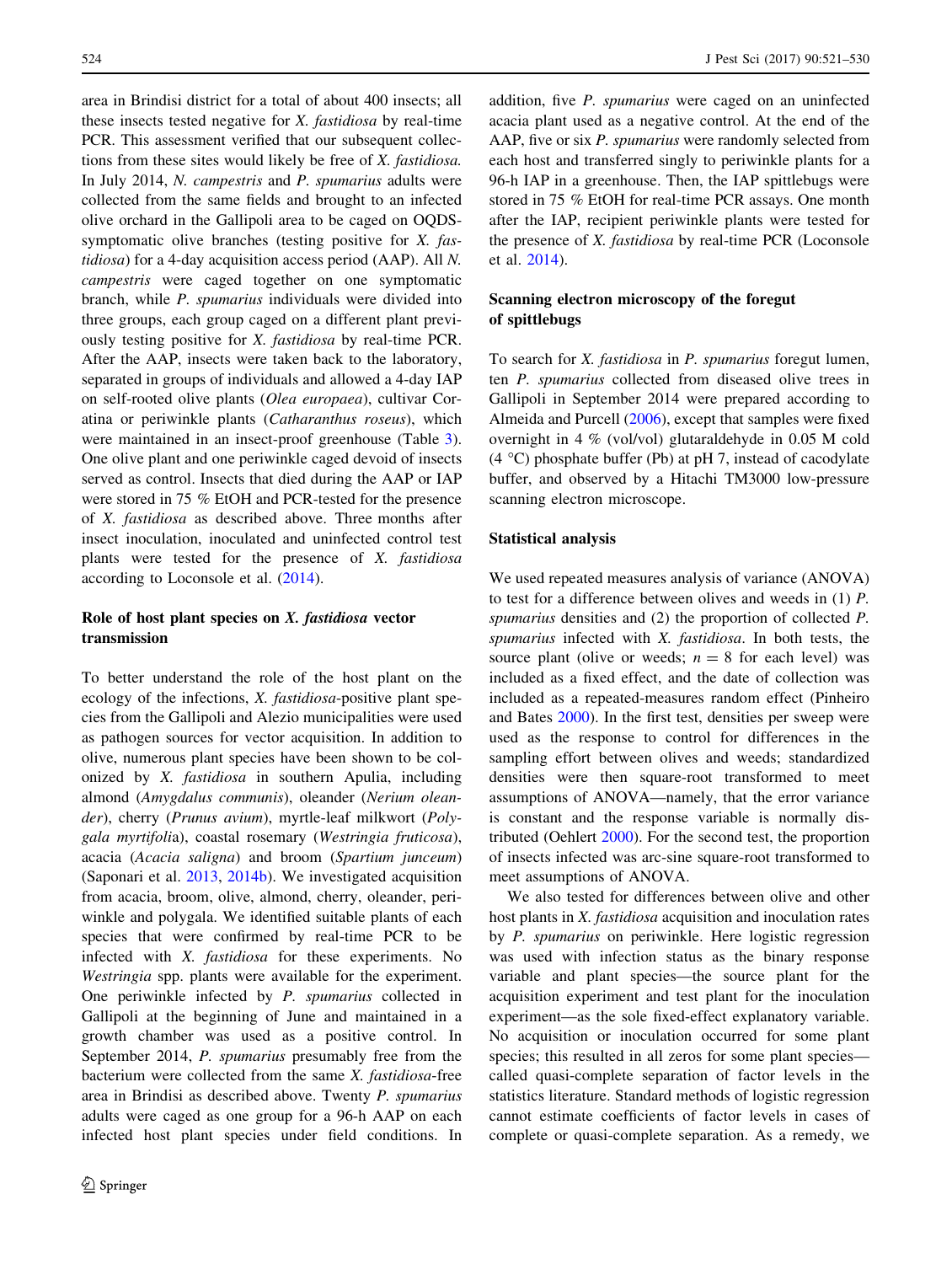used logistic regression with Firth's bias correction (Heinze & Schemper [2002\)](#page-9-0). All analyses were conducted in R 3.2.0 (R Core Team [2015](#page-9-0)); the nlme package was used for the repeated-measures ANOVAs (Pinheiro et al. 2014) and the logistf package for Firth's logistic regression (Heinze [2013\)](#page-9-0).

### **Results**

## Xylem-sap feeding species found in or adjacent to olive orchards

In all the surveyed olive fields (Fig. [1](#page-2-0)), only two spittlebug species were collected on olive, *P. spumarius* and *N.* campestris. One cicada species (Cicada orni) was observed in olive orchards from June to August. We did not quantify cicada abundance on olive, since such data on cicadas require a dedicated study. From October 2013 to December 2014, the spittlebug population on olive plants was almost exclusively composed of P. spumarius (98.56 % of the overall spittlebug population collected from olive plants); N. campestris (1.44 % of the overall spittlebug population) was rare. Only 1 out of about 200 N. campestris that had been collected in July 2014 tested positive for X. fastidiosa; the single individual positive for the bacterium was collected on an oleander plant. A third spittlebug, Cercopis sanguinolenta, was collected on weeds bordering olive orchards from March to early May; none of the 31 C. sanguinolenta collected tested positive for X. fastidiosa. C. orni were collected mainly on olive trees; of the 54 adults and 18 exuviae tested, none was X. fastidiosa positive. Twenty-four E. lineolatus found on weeds, mainly Mercurialis annua at the border of the fields, collected from October to December 2014, tested negative for X. fastidiosa.

# Preliminary assessment of Philaenus spumarius abundance, host plant shifting and infectivity

Although no more than from three up to five individuals per collection date, adult P. spumarius were collected continuously during the 2013–2014 winter, even during the emergence of the first instar spittle masses in late February 2014. We observed numerous spittle masses on plants starting from the middle of March, both inside and outside cultivated orchards. P. spumarius adults were regularly collected by sweeping the olive canopy in May, June and July; in the same period, populations on weeds declined as the ground vegetation became drier (Fig. 2a). A reversal of this trend was observed starting from the end of July, with P. spumarius adults collected on plants of Conyza sp. and a reduction of the number of individuals on olive trees.

Overall, densities of P. spumarius, calculated as the total number of individuals on the total number of bags collected on that host as described above, were not different between olives and weeds ( $n = 8$ ,  $F_{1,7} = 0.356$ ,  $P = 0.57$ ).

From December 2013 to May 2014, none of the adults collected from weeds were positive for X. fastidiosa. During 2014, the first P. spumarius positive for X. fastidiosa were collected from olive canopies in the middle of May. The percentage of infected P. spumarius adults collected on olive and weeds was highest in August, but was over 50 % in all summer (Fig. 2b). Overall, the proportion of P. spumarius infected with X. fastidiosa (i.e., infection prevalence) was marginally greater in olives than in weeds  $(n = 8, F_{1,7} = 5.591, P = 0.050)$ ; infection prevalence in olives was about double that in weeds (Fig. 2b).



Fig. 2 a Standardized densities (mean  $\pm$  model-predicted SE) of Philaenus spumarius from May to December 2014 in olive trees (black) and weeds (grey) in Apulia, Italy; each sample corresponds to ten sweeps. b P. spumarius X. fastidiosa infection rate as determined by RT-PCR detection. Numbers below dates indicate the number of individuals that were tested from olive trees or weeds. SEs were calculated from ANOVA model results, predicted for each data point, because data on P. spumarius densities per replicate were lost and only means for each date were recovered. Model-predicted SE result in uniform error bars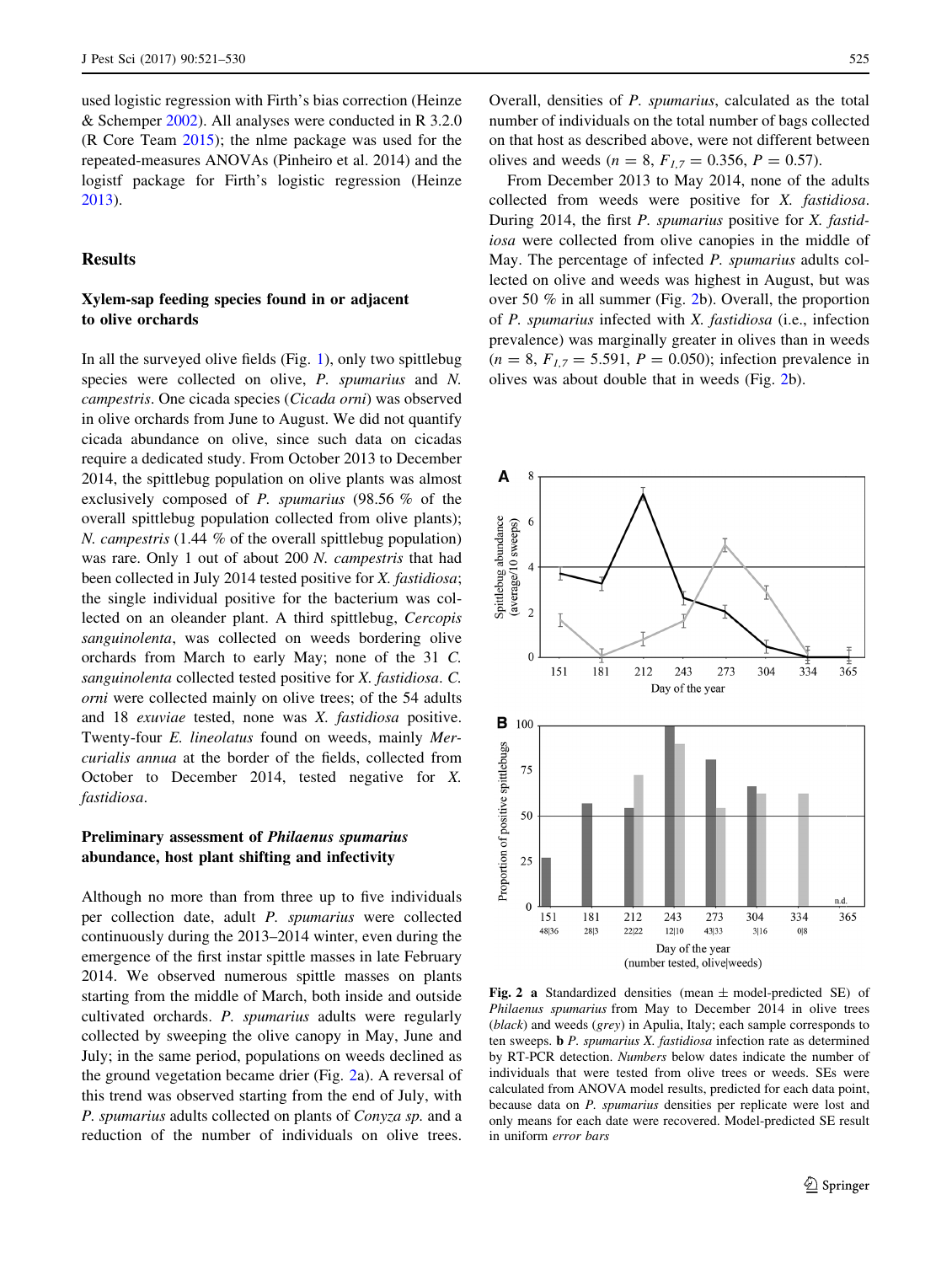Fig. 3 Percent of Philaenus spumarius acquiring X. fastidiosa from different host plant species (black bars) and percent of periwinkle plants inoculated with X. fastidiosa from infected P. spumarius (white bars). Numbers on the xaxis at the base of each pair of columns indicate the number of P. spumarius recovered from the source plant after AAP and tested by PCR (left) and the number of periwinkle plants inoculated with single spittlebugs randomly selected from those recovered after the IAP (right)



## Philaenus spumarius transmits X. fastidiosa from olive-to-olive

All the spittlebugs collected and tested before the experiment, and those not included in the experiment since death during the transfer to infected area, tested negative to X. fastidiosa by real-time PCR. Therefore, individuals used for the acquisition/inoculation experiment would have been likely free from the bacterium before the AAP. After the 4-day AAP on olive branches in the field, 16 P. spumarius and 6 N. campestris were found dead; of these 5 P. spumarius and 1 N. campestris individual tested positive for X. fastidiosa. At the end of the IAP, 11 of 35 P. spumarius and 1 of 16 N. *campestris* individuals were X. fastidiosa-positive. Two of four olive plants inoculated with P. spumarius were infected with X. fastidiosa, while none of the two olive plants inoculated by N. campestris tested positive (Table [3\)](#page-7-0). Both olive and periwinkle plants kept as negative controls in the greenhouse remained X. fastidiosa-negative by real-time PCR.

## Impacts of host plant species on X. fastidiosa transmission efficiency by P. spumarius

Acquisition efficiency under field conditions, as estimated by the percentage of X. fastidiosa real-time PCR-positive P. spumarius, was significantly different among pathogen source plant species (Fig. 3). Olive was the host with the highest percentage of positive individuals; acquisition efficiency from polygala and acacia were not statistically different from that from olive (Table 1). However, acquisition from broom, almond, cherry, oleander and periwinkle were all statistically lower than that from olive (Table 1). No acquisition occurred from the negative control (i.e., uninfected acacia). In contrast to acquisition,

|  |  | Table 1 Statistical results from bias-corrected logistic regression    |  |
|--|--|------------------------------------------------------------------------|--|
|  |  | testing differences between olive and other host plants in acquisition |  |
|  |  | rate by <i>Philaenus spumarius</i> as estimated by PCR detection       |  |

| Host plant                   | Estimate | $SE^a$ | $\chi^2$ statistic P value |             |
|------------------------------|----------|--------|----------------------------|-------------|
| Intercept                    | 0.89     | 0.66   | 2.148                      | 0.143       |
| Acacia (negative<br>control) | $-3.29$  | 1.75   | 7.024                      | $0.008**$   |
| Acacia (positive control)    | $-1.14$  | 1.01   | 1.468                      | 0.226       |
| <b>Broom</b>                 | $-1.99$  | 0.92   | 5.657                      | $0.017*$    |
| Almond                       | $-4.18$  | 1.64   | 14.740                     | $<0.001***$ |
| Cherry                       | $-2.92$  | 1.12   | 9.865                      | $0.002**$   |
| Oleander                     | $-2.19$  | 0.86   | 7.942                      | $0.005**$   |
| Periwinkle                   | $-4.60$  | 1.61   | 19.460                     | $<0.001***$ |
| Polygala                     | $-0.89$  | 0.80   | 1.388                      | 0.239       |
|                              |          |        |                            |             |

The plant species name indicates the identity of the test plant

<sup>a</sup> SE standard error of the coefficient estimate

\*  $P < 0.05$ ; \*\*  $P < 0.01$ ; \*\*\*  $P < 0.001$ 

there were no significant differences in vector inoculation rates from various source plant species to periwinkle (Table [2\)](#page-6-0).

## Scanning electron microscopy of the foregut of spittlebugs

Bacterial cells resembling X. fastidiosa were detected in two of the examined individuals (Fig. [4](#page-6-0)). We observed the cells lining the walls of the precibarium (Purcell et al. [1979](#page-9-0); Brlansky et al. [1983;](#page-8-0) Almeida and Purcell [2006\)](#page-8-0) and at the entrance of the cibarium along the groove of the floor of the pump chamber. Along the precibarium, the bacterial cells were attached polarly; cells were also noticed at the beginning of the food duct, distally to the precibarial valve. Moreover, sideways-attached cells (Almeida and Purcell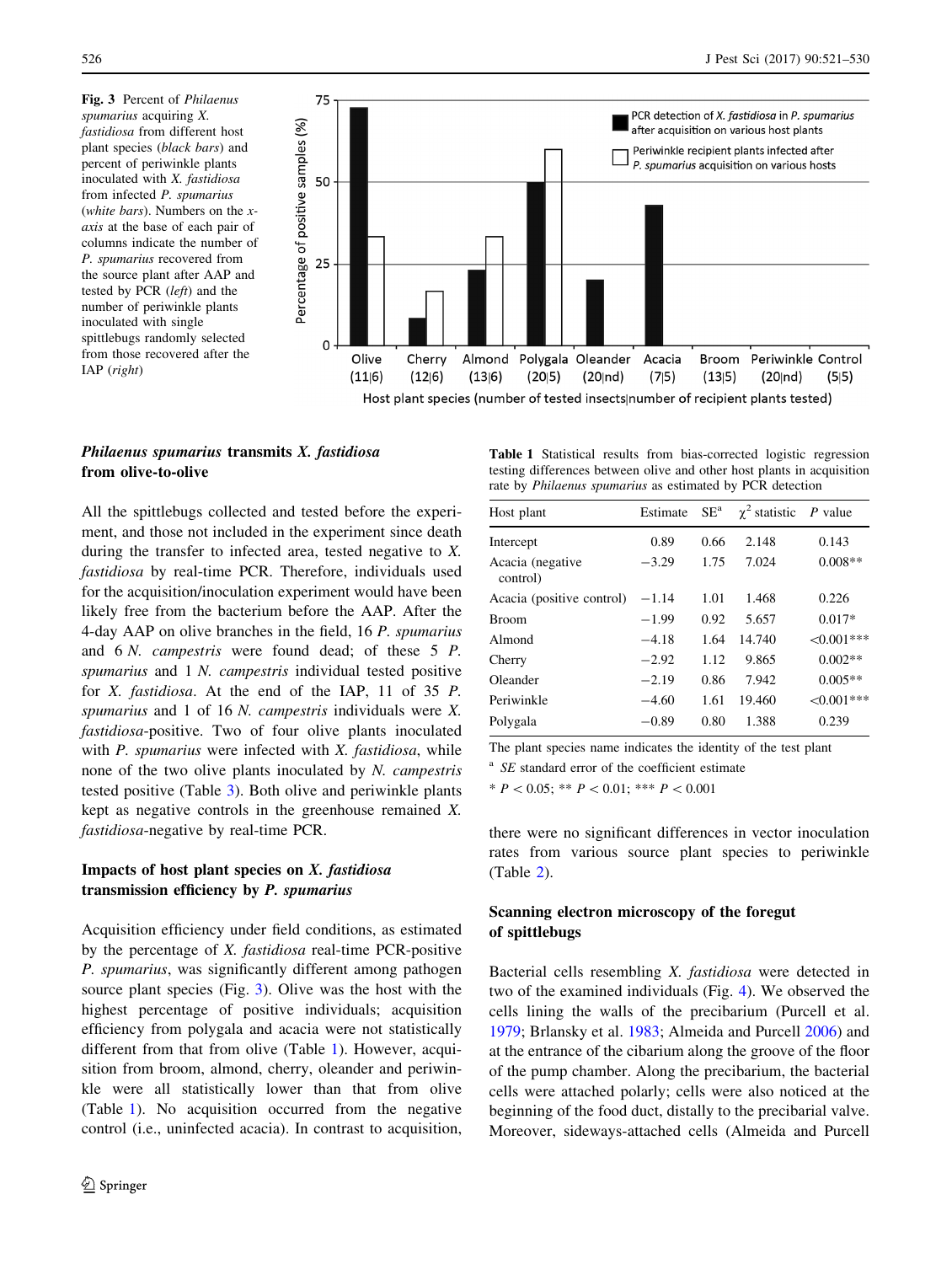<span id="page-6-0"></span>Table 2 Statistical results from bias-corrected logistic regression testing differences between olive and other plant species as sources of Xylella fastidiosa for Philaenus spumarius followed by inoculation in periwinkle as a shared indicator host

| Host plant                | Estimate | $SE^a$ | $\chi^2$ statistic | P-value |  |
|---------------------------|----------|--------|--------------------|---------|--|
| Intercept                 | $-0.59$  | 0.85   | 0.579              | 0.447   |  |
| Acacia (negative control) | $-1.81$  | 1.83   | 1.479              | 0.224   |  |
| Acacia (positive control) | $-1.81$  | 1.83   | 1.479              | 0.224   |  |
| Almond                    | 0.00     | 1.20   | 0.000              | 1.000   |  |
| <b>Broom</b>              | $-1.81$  | 1.83   | 1.479              | 0.224   |  |
| Cherry                    | $-0.71$  | 1.31   | 0.353              | 0.553   |  |
| Polygala                  | 0.92     | 1.24   | 0.670              | 0.413   |  |
|                           |          |        |                    |         |  |

The plant species name indicates the identity of the source plant

 $A$  SE standard error of the coefficient estimate

[2006\)](#page-8-0) were noticed on the precibarium, proximally to the cibarial pump floor (Table [3](#page-7-0)).

#### **Discussion**

The introduction of X. *fastidiosa* into Italy, and its primary role in olive desiccation and dieback as clearly shown by Saponari et al. ([2016\)](#page-9-0), has highlighted important knowledge gaps for the development of management practices aimed at reducing the spread of this pathogen in Europe. Among these is the limited information available on spittlebugs as X. fastidiosa vectors. In this study, we attempted to address questions of immediate importance, such as which potential vector species are present in olive orchards in southern Apulia. P. spumarius transmitted X. fastidiosa from olive to olive plants as well as from a range of infected-source plant species to periwinkle test plants. Furthermore, the spittlebug P. spumarius was the most abundant species found in orchards on both weeds and olive trees; X. fastidiosa prevalence in P. spumarius on olive trees was approximately twice that of insects collected from weeds, but the prevalence was very high in both environments. Although we cannot be completely sure that the insects used for acquisition from olive and different source plants were X. fastidiosa-free since they were field collected, despite the fact that all the insects tested by realtime PCR before the experiment were devoid of the bacterium, transmission by P. spumarius to olive plants together with the observed insect population shift and vector infectivity trend represents an important breakthrough in the understanding of the X. fastidiosa CoDiRO transmission biology. In summary, P. spumarius has to be considered an epidemiologically relevant vector species in Salento (southern Italy, Apulia).

Although there are several species of spittlebugs (Cercopoidea), cicadas (Cicadoidea) and sharpshooter leafhopper (subfamily Cicadellinae) throughout Europe (EFSA [2015](#page-8-0)), in Apulia only four potential vector species were collected in our surveys: three spittlebugs (P. spumarius, N. campestris and C. sanguinolenta) and one cicada (C. orni; this species was frequently observed during the summer but its prevalence and abundance were not determined in this study). Only P. spumarius was abundant and prevalent throughout the survey period, suggesting that it may be the most important vector in the region. However, because transmission efficiency (Daugherty et al. [2010](#page-8-0)), host plant preference throughout the year (Purcell [1981](#page-9-0)) and other factors are important in determining the epidemiological role of individual species, all potential vectors should be studied in the future so that their relative roles on disease spread will be better understood. This is especially true in the case of cicadas: there are only two reports of cicadas as X. fastidiosa vectors (Krell et al. [2007](#page-9-0);



Fig. 4 Scanning electron microscopy images of the a bacterial cells along the precibarium and cibarium of *Philaenus spumarius*; **b** details of bacterial cell aggregate at the distal area of the cibarium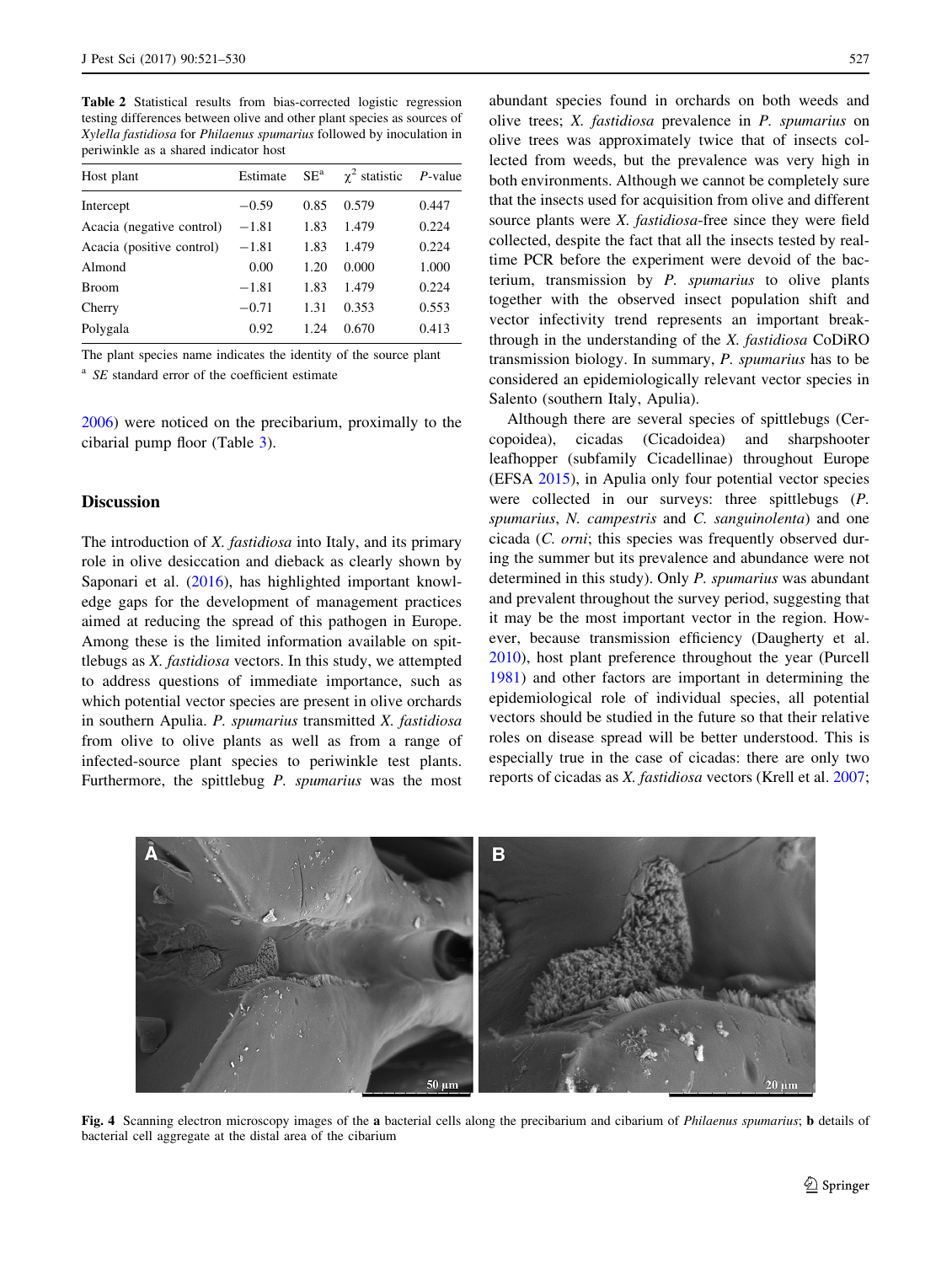| Recipient plant | Neophilaenus campestris  |                            | Philaenus spumarius      |                            | Infected plants |
|-----------------|--------------------------|----------------------------|--------------------------|----------------------------|-----------------|
|                 | Insects per plant $(\#)$ | X. fastidiosa infected (#) | Insects per plant $(\#)$ | X. fastidiosa infected (#) |                 |
| Olive           | 3                        | $\overline{0}$             |                          |                            | No              |
| Periwinkle      | 4                        | $\Omega$                   |                          |                            | No              |
| Olive           | 3                        | $\overline{0}$             |                          |                            | No              |
| Periwinkle      |                          |                            | ↑                        |                            | No              |
| Olive           |                          |                            |                          |                            | No              |
| Olive           |                          |                            | 4                        | 2                          | Yes             |
| Olive           |                          |                            | 4                        | 2                          | Yes             |
| Olive           |                          |                            | 4                        | 0                          | No              |

<span id="page-7-0"></span>Table 3 Summary of transmission experiments with *Philaenus spumarius* and *Neophilaenus campestris* after a 4-day bacterial acquisition access period on X. fastidiosa-infected olive branches in the field

Insects were transferred to healthy olive and periwinkle recipient plants for a 4 days inoculation access period

Paiao et al. [2002\)](#page-9-0), and more research on this topic must be done as cicadas are common on olive throughout the Mediterranean and are among the largest and most numerous insects within the habitat in which they occur (Pinto-Juma et al. [2005](#page-9-0); Patterson et al. [1997](#page-9-0)). The abundance of P. spumarius on olive trees and weeds during the sampling period did not vary statistically. Given the single year of observation carried out with a single sampling method, we consider the data about P. spumarius host plant shifting and abundance presented in this work preliminary. In addition, only one survey method was used (i.e., sweep net). Purcell et al. [\(1994](#page-9-0)) suggested that a combination of sampling methods provides a more accurate estimation of abundance and movement of insects; these data are important for the understanding of the role of a vector in disease spread (Purcell et al. [1994](#page-9-0); Irwin and Ruesink [1986\)](#page-9-0).

The first finding of infective *P. spumarius* on olive trees in late spring 2014, whereas all the individuals previously collected on herbaceous plants within and outside the olive orchard had tested negative for X. fastidiosa by PCR, together with the gradual increase in the percentage of infective spittlebugs collected from olive canopy and suckers during the season suggests that this host serves as an important source of inoculum for pathogen spread. Furthermore, because X. fastidiosa is persistent in insect vectors including spittlebugs (Severin [1950\)](#page-9-0), vectors may inoculate olive trees over an extended period of time. This phenomenon may enhance disease symptom expression, similar to what was observed in grapevines (Daugherty and Almeida [2009](#page-8-0)). In other words, multiple and independent infections events could lead to a reduction of the incubation period compared to that derived from a single infection (Daugherty and Almeida [2009\)](#page-8-0). Therefore, it is possible that olive quick decline syndrome (OQDS) symptoms are enhanced by the incremental effects of a very large number of independent infections. This hypothesis must be tested as it may have important disease management consequences.

The role of host plant species on X. *fastidiosa* transmission by spittlebugs was tested with pathogen acquisition performed under field conditions. This approach has both positive and negative aspects, namely that biotic and abiotic factors affecting X. fastidiosa populations within plants are realistic, while there is no control on the variation of these parameters. X. fastidiosa vector acquisition efficiency is correlated to bacterial populations within grapevines (Hill and Purcell [1997](#page-9-0)), an observation that can be extended to various host plant species (Almeida et al. [2005](#page-8-0)); therefore, it is possible that the bacterial populations in these plant species are variable and the main driver of observed differences. However, it should be noted that vector behavior is also a component affecting X. fastidiosa transmission, as demonstrated when vector species on one plant, as well as host plant tissue within the same plant, significantly impacted X. *fastidiosa* transmission (Daugherty et al. [2010](#page-8-0)). It is not possible in this case to determine whether the differences in acquisition efficiency are based on bacterial populations within plants, which were not measured, or vector-plant interactions. Nevertheless, the data indicate that differences in acquisition efficiency exist based on host plant species and these should be studied within an epidemiological context. It was not surprising to see no difference among host plants when inoculation was considered as this was also previously observed with sharpshooter vectors (Lopes et al. [2009](#page-9-0)).

While P. spumarius is likely an important vector in Apulia, N. campestris and E. lineolatus have also been reported as capable of acquiring X. fastidiosa (Elbeaino et al. [2014](#page-9-0)). Our sample sizes for N. campestris and E. lineolatus were too small to assess infection rates precisely. Neophilaenus campestris is unlikely to be a critical vector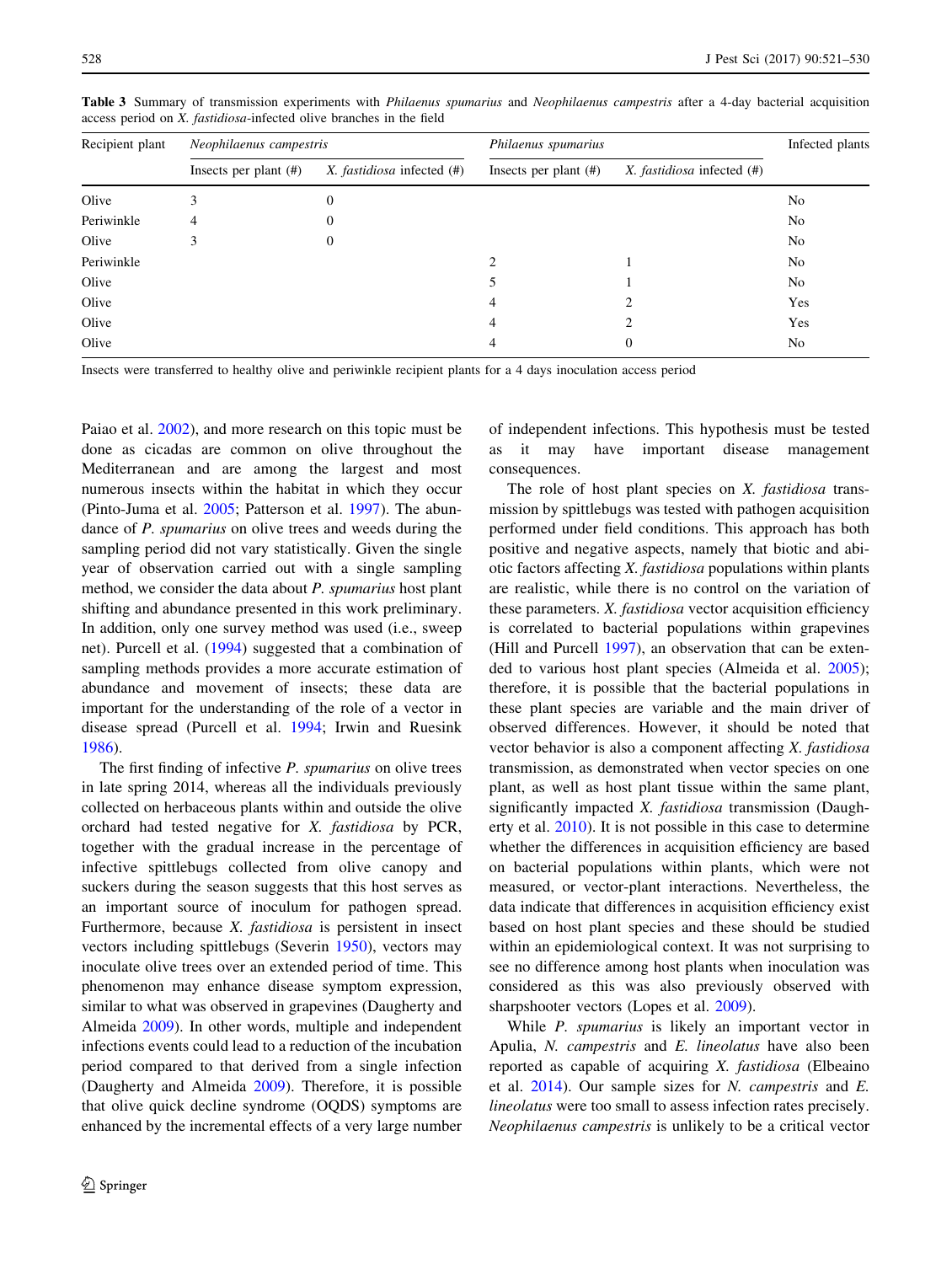<span id="page-8-0"></span>in Apulia because it was present at low populations; nonetheless, our data do not rule out the potential in other nearby regions where populations may be larger. In the case of the phloem-sap feeder E. lineolatus, however, this species is not considered to be a potential vector (Redak et al. [2004;](#page-9-0) Almeida et al. 2005). The leafhopper was tested and reported in this article because Elbeaino et al. ([2014\)](#page-9-0) found X. *fastidiosa*-positive individuals during a survey in 2013. On the contrary, Saponari et al. (2014) reported no positive individuals out of 30 tested.

Altogether this study indicates that P. spumarius is a commonly found vector of X. fastidiosa in Salento. P. spumarius was capable of acquiring and inoculating X. fastidiosa from/to different host plants, and other hosts in the environment served as pathogen inoculum sources. Furthermore, we demonstrated that vectors transmit X. fastidiosa from infected olive plants in the field to test plants maintained in greenhouse conditions; these results are similar to those observed by Krugner et al.  $(2014)$  $(2014)$  in California with sharpshooter vectors and two other subspecies of X. *fastidiosa*. P. *spumarius* was first shown to be a X. fastidiosa vector in the late 1940s (Severin [1950\)](#page-9-0); the data presented here follow expectations based on what is known about X. fastidiosa transmission with sharpshooter vectors (Severin [1950;](#page-9-0) Almeida et al. 2005). It will be important to pursue detailed studies on the biology and ecology of P. spumarius in order to set up effective and environmentally acceptable vector control methods. However, given that the EFSA panel considers the removal of infected plants in a system-based approach as the only option to prevent further spread of the pathogen to new areas (EFSA 2016), controlling vectors alone will be useless if sources of X. fastidiosa are not also removed. The data presented here suggest that X. fastidiosa-infected olive plants are likely the main bacterium source within olive orchards, and P. spumarius seems a major driver for X. fastidiosa secondary spread. Our hypothesis is strengthened by recent fulfillment of Koch's postulate and data from artificial inoculation of olive, besides other species, by Saponari et al. [\(2016](#page-9-0)). Nevertheless, more research efforts are urgently needed to shed light on the transmission biology of a bacterium that threatens the Italian and Mediterranean olive industry.

## Author contribution statement

Conceived and designed the experiments: DC, MS, DB, GPM, DB, FP. Performed the experiments: DC, MS, AdS, GL. Analyzed the data: ARZ, DC. Contributed reagents/materials/analysis tools: AdS, GPM, DB, FP, ARZ, RPPA. Wrote the paper: DC, ARZ, RPPA. All authors read and approved the manuscript.

Acknowledgments The authors acknowledge Enzo Manni and Federico Manni of Coop. ACLI Racale (LE) for their valuable technical assistance and Andrea Turco and Nicola Tagarelli for help in field activities. The authors would like to express their gratitude to Alexander Purcell for constructive and helpful suggestions and comments. This work is part of Daniele Cornara's PhD dissertation at Universita` degli Studi di Bari (PhD program Biodiversita`, Agricoltura e Ambiente, cv Protezione delle Colture). This research was supported by grants from the Regional Plant Health Service of Apulia. Funding from USDA-NIFA, CDFA-PD/GWSS and the California Agricultural Experiment Station research programs supported the contributions of ARZ and RPPA.

#### Compliance with ethical standards

Conflict of interest The authors declare no conflict of interest.

Ethical approval This article does not contain any studies with human participants or animals performed by any of the authors.

Open Access This article is distributed under the terms of the Creative Commons Attribution 4.0 International License ([http://crea](http://creativecommons.org/licenses/by/4.0/) [tivecommons.org/licenses/by/4.0/\)](http://creativecommons.org/licenses/by/4.0/), which permits unrestricted use, distribution, and reproduction in any medium, provided you give appropriate credit to the original author(s) and the source, provide a link to the Creative Commons license, and indicate if changes were made.

#### References

- Almeida RPP, Purcell AH (2006) Patterns of Xylella fastidiosa colonization on the precibarium of sharpshooter vectors relative to transmission to plants. Ann Entomol Soc Am 99:884–890
- Almeida RPP, Matthew JB, Lopes JRS, Purcell AH (2005) Vector transmission of Xylella fastidiosa: applying fundamental knowledge to generate disease management strategies. Ann Entomol Soc Am 98:775–786
- Brlansky RH, Timmer LW, French WJ, McCoy RE (1983) Colonization of the sharpshooter vector, Oncometopia nigricans and Homalodisca coagulata by xylem-limited bacteria. Phytopathology 73:530–535
- Capinha C, Brotons L, Anastácio P (2013) Geographical variability in propagule pressure and climatic suitability explain the European distribution of two highly invasive crayfish. J Biogeog 40:548–558
- Daugherty MP, Almeida RPP (2009) Estimating Xylella fastidiosa transmission parameters: decoupling sharpshooter number and feeding period. Entomol Exp Appl 132:84–92
- Daugherty MP, Lopes J, Almeida RP (2010) Vector within-host feeding preference mediates transmission of a heterogeneously distributed pathogen. Ecol Entomol 35:360–366
- Della Coletta-Filho H, Francisco CS, Lopes JRS, De Oliveira AF, Da Silva LF de O (2016) First report of olive leaf scorch in Brazil, associated with Xylella fastidiosa subsp. pauca. Phytopatol Mediter. [http://dx.doi.org/10.14601/Phytopathol\\_Mediterr-](http://dx.doi.org/10.14601/Phytopathol_Mediterr-17259)[17259](http://dx.doi.org/10.14601/Phytopathol_Mediterr-17259)
- Della Giustina W (1989) Faune de France. France et Iles Anglo-Normandes. 73. Homopteres Cicadellidae. Volume 3. Complements aux ouvrages a Henri Ribaut
- EFSA (2015) Scientific Opinion on the risk to plant health posed by Xylella fastidiosa in the EU territory, with the identification and evaluation of risk reduction options. EFSA J 13:3989
- EFSA (2016) Scientific opinion on four statements questioning the EU control strategy against Xylella fastidiosa. EFSA J 14:4450